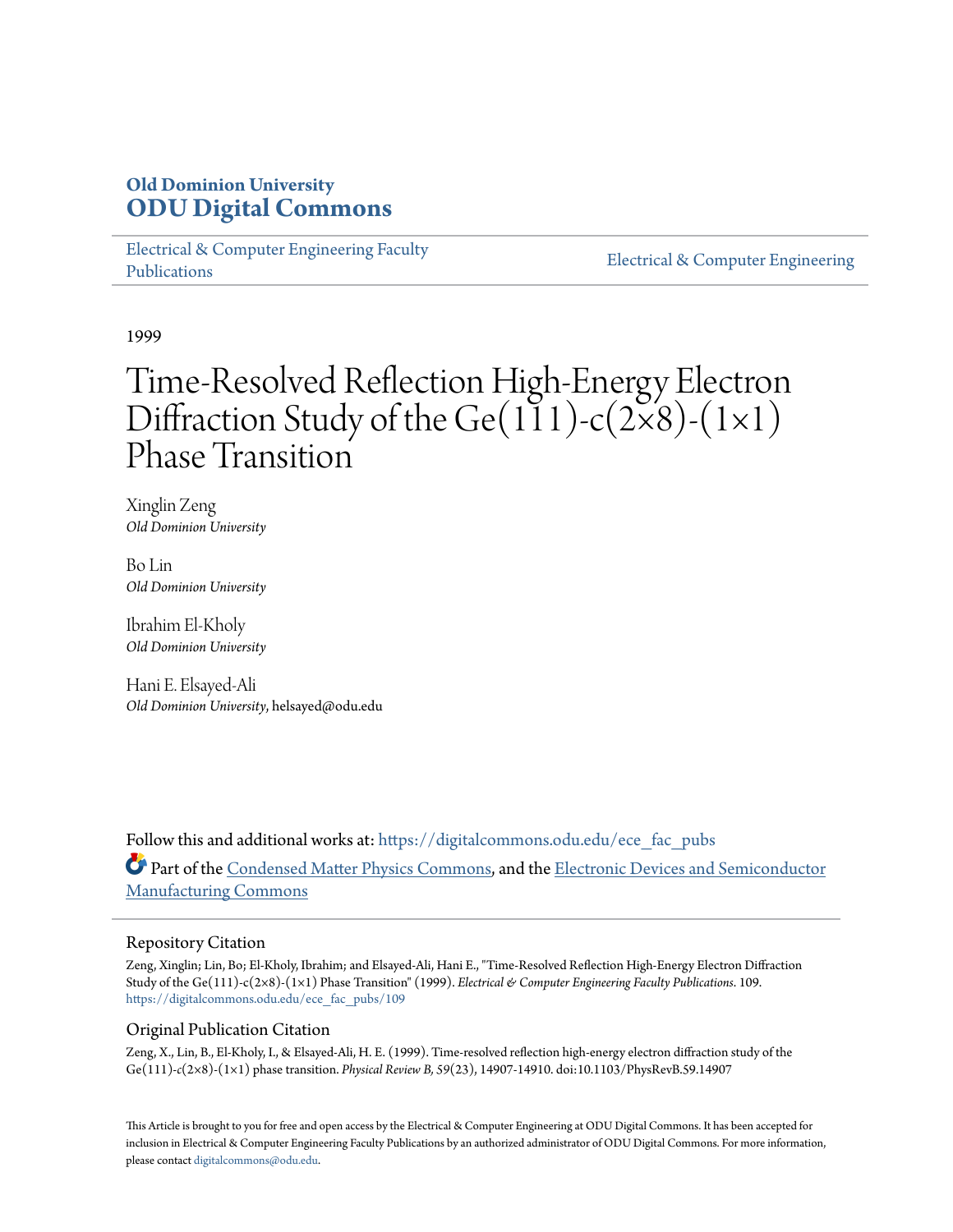### **Time-resolved reflection high-energy electron diffraction study of the Ge(111)**  $-c(2\times8) - (1\times1)$ **phase transition**

Xinglin Zeng, Bo Lin, Ibrahim El-Kholy, and Hani E. Elsayed-Ali\*

*Department of Electrical and Computer Engineering, Old Dominion University, Norfolk, Virginia 23529*

(Received 5 February 1999)

The dynamics of the Ge(111)- $c(2\times8)$ – $(1\times1)$  phase transition is investigated by 100-ps time-resolved reflection high-energy electron diffraction. A laser pulse heats the surface while a synchronized electron pulse is used to obtain the surface diffraction pattern. Slow heating shows that the adatoms in Ge(111) $-c(2\times8)$  start to disorder at  $\sim$ 510 K and are converted to a disordered adatom arrangement at 573 K. For heating with 100-ps laser pulses, the Ge(111)- $c(2\times8)$  reconstructed adatom arrangement starts to disorder at 584 $\pm$ 16 K, well above the onset temperature of  $\sim$  510 K for the disordering of Ge(111)-*c*(2×8) observed for slow heating.  $[$0163-1829(99)06523-6]$ 

At room temperature, the clean unstrained  $Ge(111)$  surface displays a stable centered  $(2\times8)$  reconstructed structure.<sup>1–3</sup> The  $c(2\times8)$  reconstruction is described by a quarter monolayer of adatoms bonded on  $T<sub>4</sub>$  sites of a bulkterminated  $Ge(111)$ . Scanning tunneling microscopy  $(STM)$ studies show  $c(2\times8)$  domains oriented along the three different but equivalent directions at the surface, with domain size ranging from 200 to 2000 Å depending on the surface preparation.4,5 The boundaries between these domains are accommodated by the formation of local  $(2\times2)$  adatom structures.<sup>6</sup> Near 573 K, the surface undergoes a reversible phase transition in which the  $c(2\times8)$  structure starts to disorder from the domain boundaries. $4$  As temperature is increased, the disordered regions grow in size, and at  $\sim$  573 K the whole adatom layer is totally converted into an apparent  $(1 \times 1)$  phase as indicated by low-energy electron diffraction  $(LEED).$ <sup>3</sup> Measurements of the Ge 3*d* core level show that the Ge(111)- $c(2\times8)$ -(1×1) phase transition is of the order-disorder type.7,8 There are other techniques that have been applied to study the  $c(2\times8)$ –(1×1) phase transition such as electron energy loss spectroscopy, $9$  core level study,<sup>7,8</sup> medium-energy ion scattering,<sup>10,11</sup> spectroscopic ellipsometry,<sup>12</sup> helium atom scattering,<sup>13</sup> and photoelectron diffraction.<sup>14</sup> However, none of these techniques gave information on the temporal dynamics of this phase transition. Molecular dynamics (MD) simulations provide a microscopic description of the dynamics of the atomic system,<sup>15</sup> however, direct experimental evidence has not been available.

We use time-resolved reflection high-energy electron diffraction (RHEED) to investigate the evolution of the phase transition. The Ge(111)- $c(2\times8)$  adatom layer starts to disorder at  $584 \pm 16$  K by 100-ps laser pulse heating, whereas for slow heating it starts to disorder at  $\sim$ 510 K. The phase transition is observed to be reversible.

Time-resolved RHEED was described in detail elsewhere.<sup>16</sup> This technique was used to probe surface melting and superheating of lead and bismuth. $17-21$  The fundamental of a Nd:YAG laser (YAG denotes yttrium aluminum garnet)  $\lambda = 1.06 \mu \text{m}$ , full width at half maximum  $(FWHM) = 100 \text{ ps}$  is split into two beams. The first interacts with the sample surface at near normal incidence, providing a laser pulse heating source with a beam diameter of  $\sim$ 9 mm measured at FWHM. The second is frequency quadrupled to the ultraviolet ( $\lambda = 0.266 \mu m$ ) and is incident on the cathode of a photoactivated electron gun, producing an electron pulse synchronized with the laser and with a temporal width comparable to that of the laser pulse. The resulting electron beam is incident on the surface of the sample in a glancing angle probing the first few atomic layers. The diffracted electrons are amplified by microchannel plate proximity focused to a phosphor screen. The resulting RHEED pattern is lens imaged onto a charge coupled device camera for quantitative intensity analysis. The energy of the electrons is 21 keV. The pulse-to-pulse heating laser fluctuation is within  $\pm 10\%$ . The spatial nonuniformity of the beam across the sample is measured to be  $\pm 12\%$ . An optical delay line sets the time between the heating laser pulse and the probing electron pulse. This allows RHEED patterns to be monitored throughout the laser pulse heating process. The laser is operated at 50-Hz repetition rate. A total of 3000–5000 laser pulses were used to acquire each datum. Pump-probe LEED with  $\sim$ 10-ns temporal resolution was previously conducted on  $Ge(111)$  to study the melting phase transformation. Because of detector size limitations, only a single reflection was monitored. Results were consistent with loss of surface crystal order during laser annealing.<sup>22</sup> Here, we study the Ge(111)- $c(2\times8)$ -(1  $\times$ 1) reconstruction phase transition with 100-ps timeresolved RHEED.

The Ge(111) single crystal was cut to  $6\times5$  mm<sup>2</sup> from a  $340$ - $\mu$ m-thick wafer *n* doped with antimony with a resistivity of 1.4–2.2  $\Omega$  cm. The surface has a vicinal angle of  $\pm 0.5^{\circ}$ off  $(111)$ , and was polished to be epitaxy ready. The sample was heated by passing direct current through it. The temperature was monitored by a thermocouple pressed against the surface of the sample with  $\pm 2$  K uncertainty. The surface was prepared by cycles of  $Ar^+$  bombarding at room temperature  $(500 \text{ eV})$ , at normal incidence) followed by annealing at 700 °C for 20 min. The surface was then found to be clean as determined with Auger electron spectroscopy. The  $c(2\times8)$ structure was clearly observed with RHEED at room temperature. The experiments were performed in an ultrahigh vacuum chamber with a base pressure in the low  $10^{-10}$  torr.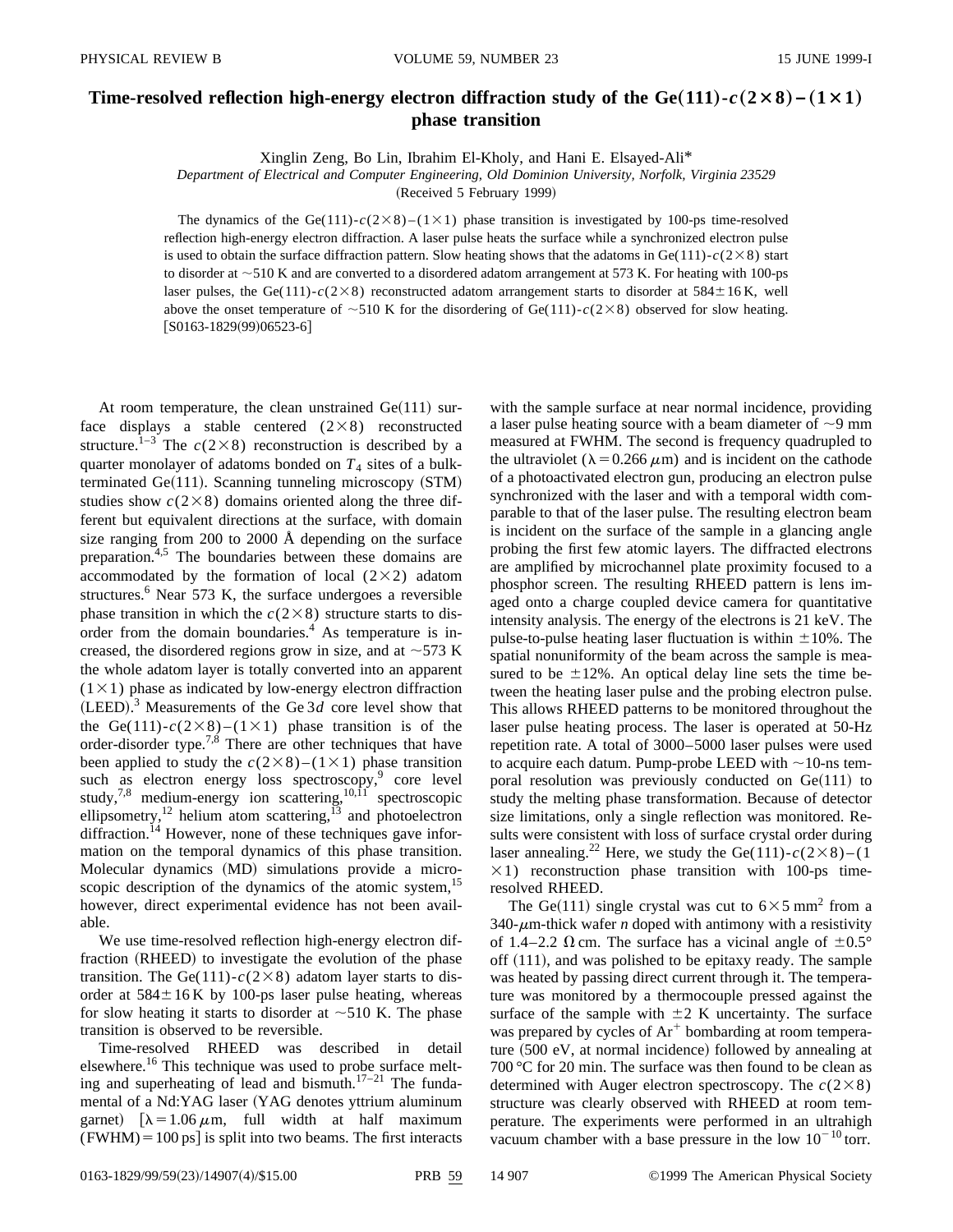

FIG. 1. Normalized RHEED intensities,  $I/I(T=304 \text{ K})$ , of the  $(0\frac{1}{2})$  and  $(01)$  diffraction streaks versus temperature are plotted on a semilogarithmic scale. The  $(01)$  streak  $(\triangle)$  shows the Debye-Waller behavior over 300 K to 650 K, with an effective surface Debye temperature  $\Theta_s = 98 \text{ K}$ . The  $(0\frac{1}{2})$  streak ( $\blacksquare$ , with temperature decrease;  $\bigcirc$ , with temperature increase) shows the reversible Ge(111)- $c$ (2×8)-(1×1) phase transition.

Measurements of the RHEED streak intensity were performed as a function of the surface temperature. An UV lamp was used to excite the cathode of the photoactivated electron gun to produce a continuous electron beam. The electron beam was incident along the  $\langle 1\bar{1}0 \rangle$  azimuth at an angle of  $\sim$ 2.7° from the surface, resulting in a probed depth of  $\sim$ 4.2 Å, corresponding to  $\sim$ 1.3 bilayers of Ge(111). The  $(0^{\frac{1}{2}})$  and  $(01)$  streaks were examined at the same time. RHEED streak intensities normalized to that at 304 K versus surface temperature are shown in Fig. 1. The exponential Debye-Waller behavior of the  $(0^{\frac{1}{2}})$  streak is observed below  $\sim$  510 K. At higher temperatures, deviation from the exponential behavior occurs, indicating the onset of adatom disorder in the  $c(2\times8)$  structure. The coexistence of disordered and ordered regions on the surface at temperatures well below the 573-K transition temperature was previously observed by STM.<sup>4</sup> Our results agree with the STM observations. The Debye-Waller behavior of the  $(01)$  streak persists above 573 K. The Debye-Waller factor is used to extract the transient temperature on the surface during laser pulse heating, since it is not affected by the Ge(111)- $c(2\times8)$ -(1  $\times$ 1) phase transition. The MD simulation of Takeuchi, Selloni, and Tosatti showed that the mean square displacements are larger for outer atoms in the first bilayer and decrease for the deeper atoms. $^{23}$  The effective surface Debye temperature for the  $Ge(111)$  surface was calculated to be  $\Theta_s$  = 98 K from the Debye-Waller factor of the (01) streak,<sup>24</sup> whereas the Ge bulk Debye temperature  $\Theta$  is 370 K. This is in agreement with results obtained from photoelectron diffraction and LEED.<sup>14,25</sup>

In order to determine the laser-pulse-induced temperature rise on the  $Ge(111)$  surface, time-resolved RHEED intensities of the  $(01)$  streak normalized to that at the base temperature of 442 K were obtained for different delay times between the heating laser pulse and the probing electron pulse. Results are shown in the inset of Fig. 2. The transient temperature rise was obtained using the Debye-Waller factor of the  $(01)$  streak from Fig. 1. The transient temperature evolution of the  $Ge(111)$  surface is given in Fig. 2, where the solid line represents the prediction from a one-dimensional heat



FIG. 2. Transient temperature rise on the  $Ge(111)$  surface during laser pulse heating with a peak fluence of  $1.8\times10^8$  W/cm<sup>2</sup> and the surface maintained at a base temperature of 442 K. The experimental results  $(①)$  were obtained from the  $(01)$  streak using the Debye-Waller factor of the  $(01)$  streak in Fig. 1. The solid line is the prediction of a one-dimensional heat diffusion model. The inset shows the corresponding normalized RHEED streak intensity  $I/I(T=442 \text{ K})$  versus delay time.

diffusion model. $^{26}$  The parameters used in this model are heat capacity equal to  $1.844 \times 10^6$  J m<sup>-3</sup> K<sup>-1</sup>,<sup>27</sup> thermal conductivity equal to 39.8 W m<sup>-1</sup> K<sup>-1</sup>,<sup>27</sup> reflectivity equal to 0.379,<sup>28</sup> absorption coefficient equal to  $1.8 \times 10^6$  m<sup>-1</sup>,<sup>29</sup> and a 100-ps FWHM Gaussian laser pulse with peak fluence equal to  $1.8 \times 10^8$  W/cm<sup>2</sup>. The experimental results agree well with the heat diffusion model. Figure 2 also relates the maximum transient temperature rise on the  $Ge(111)$  surface to the peak fluence of the heating laser pulse. This is used to determine the maximum surface temperature rise which is proportional to the laser peak fluence.

We next raised the sample temperature close to the onset temperature of the reconstruction phase transition and used a fixed laser fluence to further raise this surface temperature in a transient manner. The time-resolved RHEED intensity was monitored by fixing the delay time at the time at which the RHEED intensity is minimum, which is temporally close to the time of maximum surface temperature rise. RHEED streak intensity of the  $(0^{\frac{1}{2}})$  streak normalized to that at the base temperature was obtained for various peak laser fluences. Results are shown in Fig. 3 for three pump-probe scans representing base temperatures successively closer to 510 K. In each of these scans, the exponential behavior with temperature remains for lower laser peak fluences with a corresponding surface Debye temperature  $\Theta_s$  of 110, 109, and 87 K for base temperatures of 442, 473, and 507 K, respectively. This is within  $\pm 12\%$  of  $\Theta_s = 98$  K observed for the slow heating. Deviation from exponential behavior occurs at higher peak laser fluences depending on the base temperature, indicating that the adatoms are no longer bonded to the  $T_4$  sites by a harmonic oscillator and start to diffuse as the temperature is increased. From Fig. 1, we see that this starts at  $\sim$  510 K, which is well below the thermodynamic transition temperature of 573 K. This behavior was explained as premelting,<sup>4</sup> or as a result of surface strain.<sup>12</sup> A MD simulation showed that the energy barrier for the adatom diffusion is decreased when surface vacancies are present. $30$ It is reasonable to expect that adatom diffusion starts at a lower temperature than the thermodynamic transition temperature, because surface vacancies are always present on a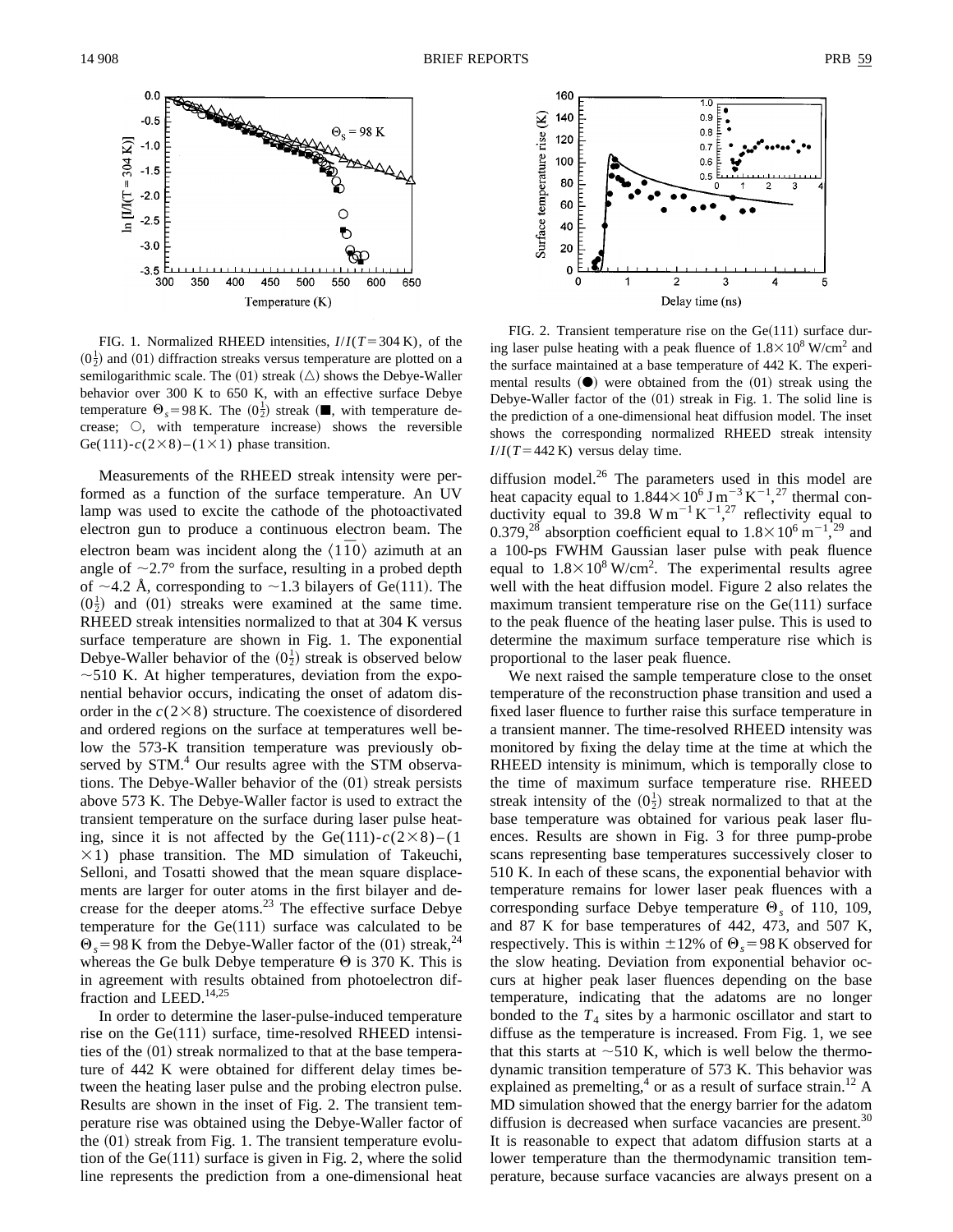

FIG. 3. Time-resolved RHEED intensities of the  $(0\frac{1}{2})$  streak normalized to those at base temperature  $(O, 507 \text{ K}; \blacktriangle, 473 \text{ K}; \square,$  $442$  K) versus laser peak fluences are plotted on a semilogarithmic scale. RHEED intensities are obtained at a time near which the surface temperature is maximum. The maximum temperature rise on the Ge(111) surface is  $\sim$ 110 K for a laser peak fluence of 1.8  $\times$  10<sup>8</sup> W/cm<sup>2</sup>. Deviations from Debye-Waller behavior occur at higher temperatures compared to that in Fig. 1 for slow heating.

real  $Ge(111)$  surface. STM observations showed that the disorder starts from the domain boundaries where surface vacancies are present.<sup>4</sup>

In Fig. 3, the deviations from exponential Debye-Waller behavior occur at laser peak fluences of  $13.4 \pm 1.6$  $310^{7}$  W/cm<sup>2</sup> for a base temperature of 507 K, and 17.3  $\pm 2.1 \times 10^7$  W/cm<sup>2</sup> for a base temperature of 473 K. The indicated errors are due to nonuniformity of the laser beam across the probed sample area. These two fluences correspond to maximum transient temperature rises of  $82 \pm 10$  and  $106\pm13$  K, respectively. Therefore, for 100-ps laser heating, the Debye-Waller behavior of the  $c(2\times8)$  lattice remains up to  $589 \pm 10$  and  $579 \pm 13$  K for the two curves showing reconstruction in Fig. 3, giving an average of  $584 \pm 16$  K. For slow heating, the  $c(2\times8)$  lattice starts to disorder at  $\sim510$ K. For both slow heating and 100-ps laser heating, the Ge(111)- $c(2\times8)$ -(1×1) phase transition occurs over a temperature range  $\Delta T$ , which we define as the interval between the onset temperature of the phase transition and the temperature at which the RHEED intensity is 10% of that at the onset temperature. The onset temperature of the phase transition is that when the RHEED intensity deviates from the Debye-Waller behavior. For 100-ps laser heating, Fig. 3, the Ge(111)- $c(2\times8)$ –(1×1) phase transition starts at 584  $\pm 16$  K and spreads over a temperature range  $\Delta T$  of 58 K, whereas for slow heating, Fig. 1, the phase transition starts at 510 K and spreads over a temperature range of 55 K. Therefore, we conclude that the  $c(2\times8)$  structure is overheated by  $74\pm16$  K above the onset temperature of adatom disordering observed under thermodynamic equilibrium conditions of slow heating. MD simulations showed that the Ge(111)- $c(2\times8)$  structure survives for 3 ps at 1200 K,<sup>31</sup> whereas our experimental results show that the  $c(2\times8)$  lattice persists up to  $584 \pm 16$  K for 100-ps laser pulse heating. However, the MD simulation assumes an ideal step heating which brings the surface to high temperature instantaneously and keeps it at that temperature thereafter; while in our experiment, the sample is heated to a high temperature in a time comparable to the laser pulse width and the temperature



FIG. 4. Time-resolved normalized RHEED intensity of the  $(0^{\frac{1}{2}})$  streak of the Ge(111)- $c(2\times8)$  surface subjected to varying laser peak fluences  $(I_p)$ . The solid line is from a one-dimensional heat diffusion model, and converting the temperature rise to RHEED intensity of the  $(0^{\frac{1}{2}})$  streak using the Debye-Waller factor of that order. The surface is kept at a base temperature of  $507$  K. (a)  $I_p = 10.2 \pm 1.2 \times 10^7$  W/cm<sup>2</sup>, consistent with that expected from heat diffusion. (b)  $I_p = 14.2 \pm 1.7 \times 10^7$  W/cm<sup>2</sup> and (c)  $I_p = 16.3 \pm 2.0$  $310<sup>7</sup>$  W/cm<sup>2</sup> deviate from that expected from heat diffusion, indicating partial disordering of Ge(111)- $c(2\times8)$ . (d)  $I_p=18.3\pm2.2$  $\times 10^7$  W/cm<sup>2</sup>, near total conversion to Ge(111)-(1×1) structure.

decreases after that by heat diffusion to the bulk.

Further experiments were performed to examine the temporal behavior of the Ge(111)- $c(2\times8)$ –(1×1) phase transition. The normalized RHEED  $(0^{\frac{1}{2}})$  streak intensities were obtained at various delay times between the arrival of the heating laser pulse and the electron probe pulse at the surface of the sample. Results for different incident laser peak fluences are shown in Fig. 4. The base temperature of the sample is 507 K. The solid line is from a one-dimensional heat diffusion model, converting the obtained temperature rise to normalized  $(0^{\frac{1}{2}})$  streak RHEED intensity using the Debye-Waller factor of that diffraction order obtained at temperatures below the phase transition. Deviation of the experimental data from the solid line is due to adatom disordering. In Fig.  $4(a)$ , the sample was heated to a maximum surface temperature of  $569 \pm 7$  K when subjected to a laser peak fluence of  $10.2 \pm 1.2 \times 10^7$  W/cm<sup>2</sup>. For this case, the Ge(111)- $c(2\times8)$  lattice is overheated in the Debye-Waller region without disordering. This set exhibits qualities consistent with laser heating and cooling as predicted from heat diffusion. In Figs.  $4(b)$ ,  $4(c)$ , and  $4(d)$ , sufficient laser peak fluences were provided to heat the sample to maximum surface temperatures of  $593\pm10$ ,  $607\pm12$ , and  $619\pm13$  K, respectively, which are above the onset temperature of 584 K for the Ge(111)- $c(2\times8)$ –(1×1) phase transition observed for 100-ps laser heating. For these sets, the  $(0\frac{1}{2})$  streak intensity exhibits an initially fast decrease within  $\sim$ 200 ps. For the set (b), some limited Ge(111)- $c(2\times8)$  disordering is observed. For the sets  $(c)$  and  $(d)$ , the disordering is clearly observed and is maintained for the duration of the probed time, which is  $\sim$ 4.5 ns from the time of the peak laser fluence on the surface. For the lower fluence of Fig.  $4(c)$ , the  $c(2\times8)$  shows only partial disorder. The lack of complete